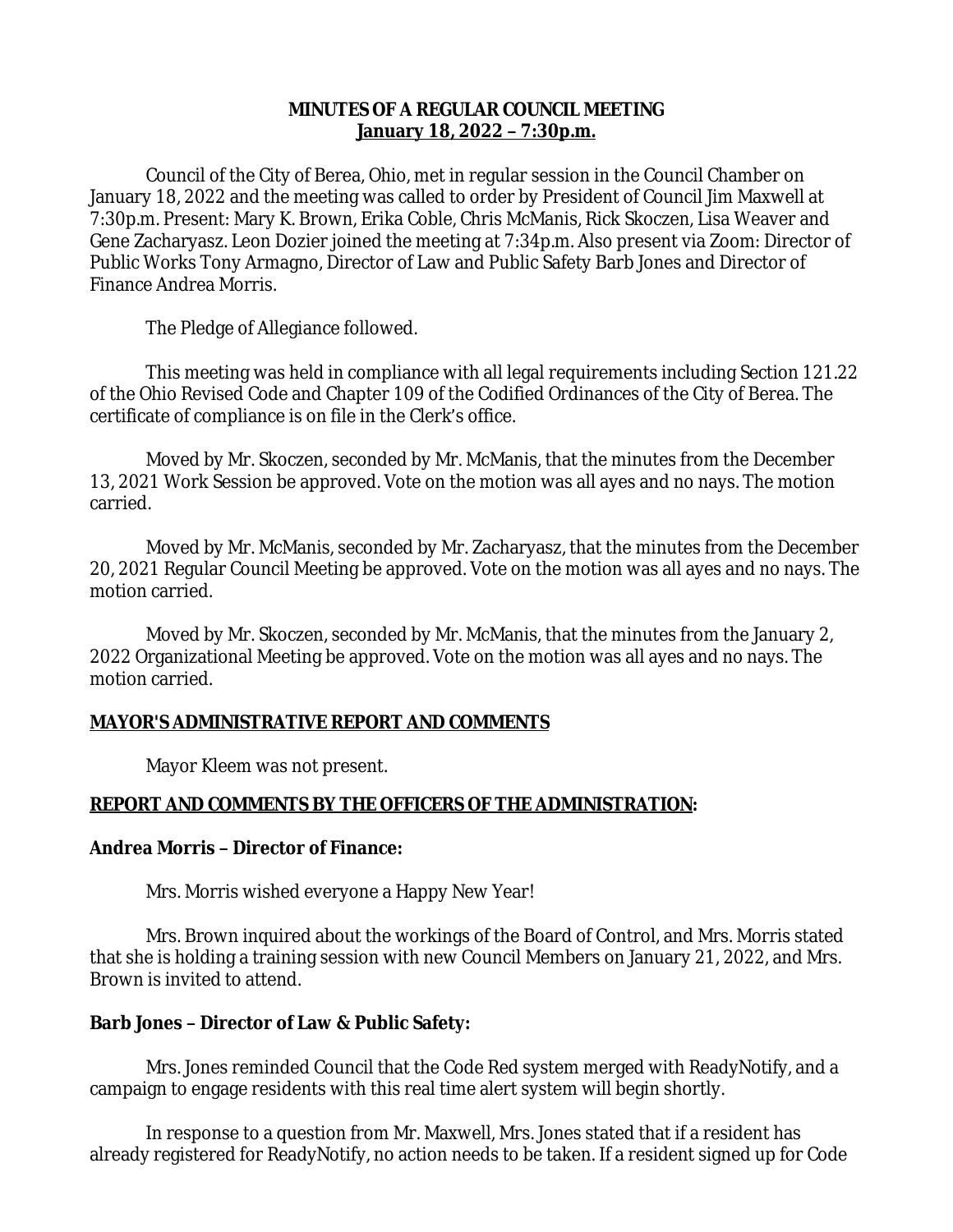Red, but never created a password for ReadyNotify when the change occurred, he or she should consult the provided informational material regarding how to register.

Mr. McManis thanked Mrs. Jones for addressing the speeding issue on Barrett Road so quickly.

#### **Tony Armagno – Director of Public Service:**

Mr. Armagno acknowledged that the intense winter weather brought challenges over the holiday weekend, but the staff was prepared and began salting roads at 3:00p.m. on Sunday. All service crews and equipment were out through Monday and Tuesday, and while the roads are in good shape, there is additional clean-up needed on sidewalks and bridges over the next few days.

Mrs. Brown asked Mr. Armagno to pay special attention to handicapped spots, as some get overlooked after heavy snowfalls, adding that proper clearance for wheelchairs has to be created. Mr. Armagno said that he would give special attention to those spaces.

Mr. Armagno announced that trash collection will be delayed one day due to the snow, and if trash is not collected, he encouraged residents to leave it out and contact either the Service Department or Kimble directly.

Mr. Armagno next addressed the Barberry Reconstruction Project, noting that the bid opening for the project is Friday, February 11, 2022 and the Administration is hoping for a good turnout and results. Mr. Maxwell inquired about a start date for the project, and Mr. Armagno replied that work should begin by April 1, 2022, but some gas line relocation may start before then.

With regard to the Norfolk Southern Bridge repair, Mr. Armagno stated that the project is coming to an end, but welding work needs to occur, thus there will be a couple overnight closures of North Rocky River Drive.

Mr. Skoczen inquired about the road inspection report that was conducted by an outside source, and Mr. Armagno stated that the information will be presented to Council in February.

Mr. McManis addressed a resident concern, and then inquired about railroad contact information.

Mrs. Coble stated that she heard from a lot of residents with regard to snow issues, and she offered to share some information and pictures with the Service Department. She noted that the alleys in her Ward did not seem to be plowed, and the ones along Beech and Seminary are used as egresses for residents in that area.

Mr. Armagno explained that alleys, cul-de-sacs and dead-end streets are not main priorities during a heavy snowfall. The first priority is main road clearance to ensure that emergency vehicles can travel safely. The main roads, which include State and County roads, as well as Bagley, are attacked with big plow trucks first, secondaries like Fair, West, Grayton, Nobottom and Lindberg are tackled next, and then trucks head in to the neighborhoods. Smaller trucks address dead-end streets, cul-de-sacs and alleyways, and there is, typically, a bit of a delay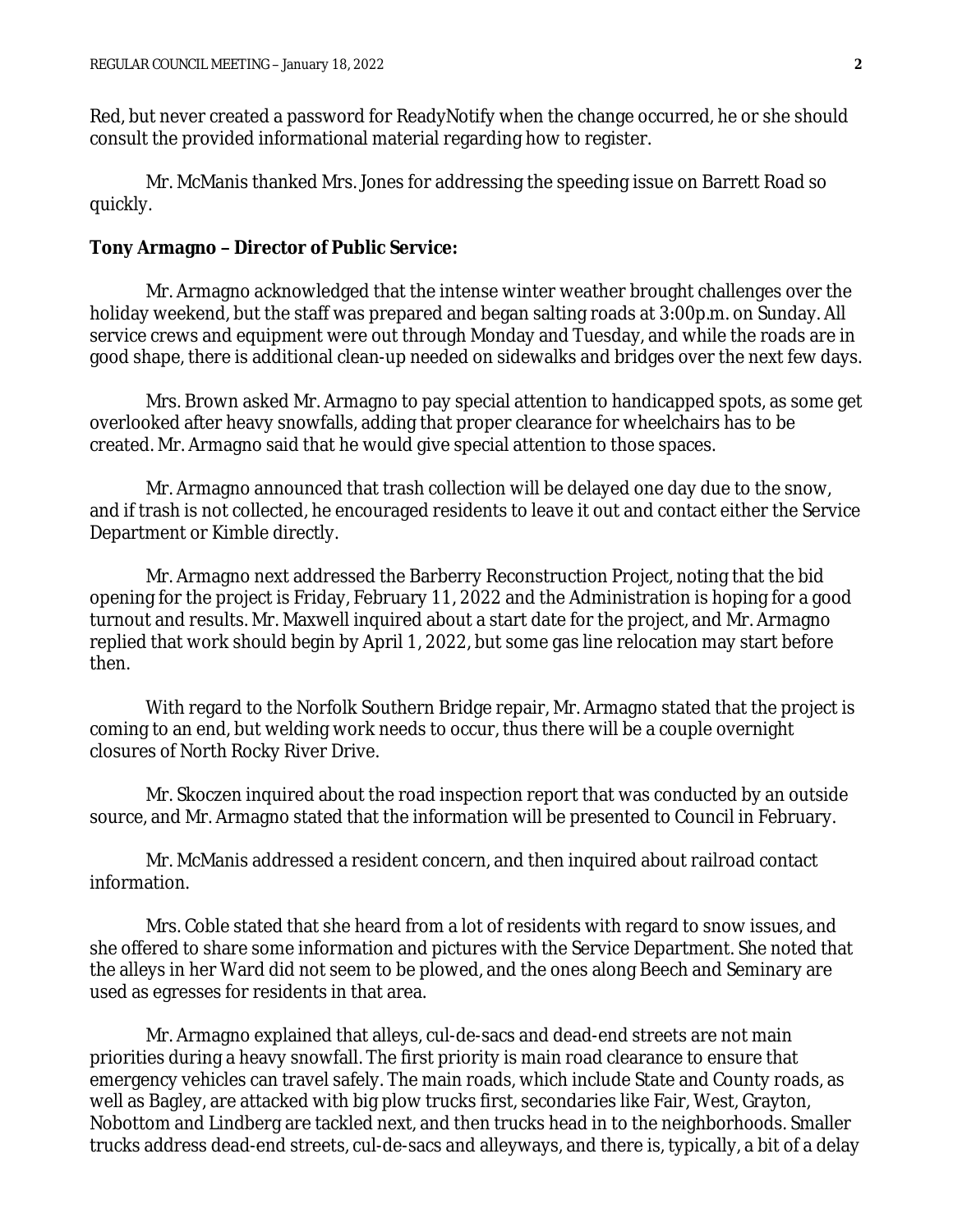in reaching these areas. Mr. Armagno noted that his Department received calls from residents on those alleys, and crews did get out there as soon as possible, even opening some driveways. He encouraged Council Members to reach out to him if there is a specific issue or concern, especially those that may involve an elderly member of the community.

Mr. Armagno noted that when it comes to dead-end streets, cul-de-sacs and alleys, the routes are rotated so that an alley that may have been last during one snowfall, is hit earlier during the next. It is a systematic but fair approach.

Mrs. Coble inquired about the high school road project and Mrs. Armagno stated that a letter will be going out to residents soon, and a public meeting will also be held to inform the neighborhood about the project. There is a lot of information forthcoming.

General discussion commenced concerning utility contact information, and Mr. Armagno stated that he will get a list to the Clerk.

### **Marty Compton – Director of Recreation:**

Mr. Compton was not present.

# **COMMENDATIONS: NONE**

**PETITIONS: NONE**

#### **AUDIENCE PARTICIPATION:**

Daune Jaynes inquired about the Front Street Railroad Bridge Separation Project referenced in Ordinance No. 1-2, and Mr. Maxwell explained that it refers to the Front Street overpass and is included in the Ordinance because the money owed on the project has been rolled in to the Note, and each year the City refinances money owed on the referenced projects with the hopes of receiving a savings. Mrs. Jaynes asked about City bonds, and Mrs. Morris stated that there are 3 sets, one of which was just reviewed in October of last year.

Michael Melampy congratulated the new Council Members, wishing them much luck, thanked Council for approving the Ordinance regarding electric charging stations in the City and addressed issues with snow removal, the first being sidewalks. Mr. Melampy confirmed that residents are responsible for shoveling the sidewalks in front of their houses. He explained that some residents do not shovel, and the problem has increased in intensity during the pandemic as more people are prone to walking. The sidewalks along Prospect are rarely cleared, the north sidewalk over the bridge on Bridge Street is never cleared, and the sidewalk in front of Fifth Third Bank is not shoveled, to name a few. He wondered if fines could be imposed.

Mr. Armagno stated that the City attempts to clear sidewalks along bridges and in front of businesses, even if they are not City property, but these actions are not always timely. One side of the bridge is, typically, addressed, and the Bridge Street concern can be looked at further. Mr. Melampy stated that if only one side on Bridge Street is shoveled, it should be the north side.

Mrs. Jones noted that people have the responsibility to maintain their sidewalks, but this is difficult to enforce because of health concerns and the fact that it can be safer to walk on snow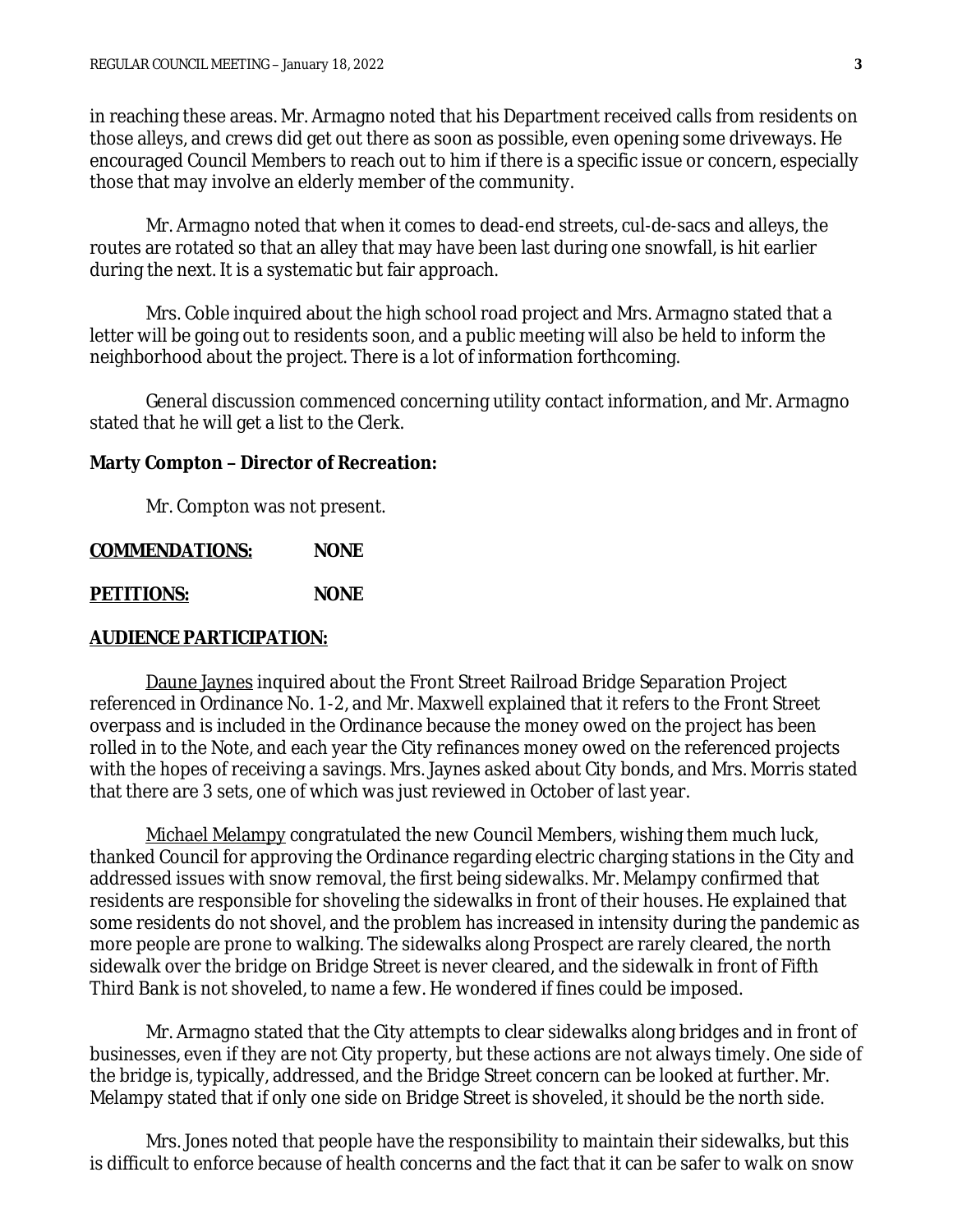than a cleared surface that ices over. She encouraged neighbors to help neighbors to make neighborhoods safe.

General discussion commenced concerning legal liabilities relating to sidewalks and shoveling.

Dennis Knowles referenced the memo that was sent to Northend Committee Members, noting that it would be a good idea to invite a representative from NEORSD to be a part of the committee, as they are an independent voice that can help correct the problem. He asked if all members of the committee, except Council Members, live in Ward 1? Do they all have basements that flood? Do they have skin in the game? Mr. Knowles did not understand why Councilman Dozier was on the Committee, because last year he refused to sponsor legislation that could have, potentially, benefitted him, stating that he would recuse himself of matters concerning the issue of flooding. Mr. Knowles explained that the committee's work could, potentially, benefit Mr. Dozier directly, thus, according to his own rationale, he should not be on the Committee. Mr. Knowles asked if Mr. Dozier represented the Mayor or the residents in his Ward, because the media is watching.

Mr. Dozier responded by stating that his recusal involved the setting aside of CARES Act funds specifically, because he was not going to write legislation that he would financially benefit from directly. He found that to be an ethical violation and refused to put himself in such a position.

Tom Brazee explained that traffic is a mess at Eastland and Bagley at 2:15p.m., as school lets out. He wondered if there was a better way to direct traffic at that time, in order to keep things flowing. Mrs. Jones responded that an Officer is, usually, running the lights, but it is a bad situation that has been discussed with the School District, and is, at present, being studied.

Honestor Davidson stated that he had questions for the Mayor. Mr. Maxwell recommended that specific questions be emailed to the Mayor, and offered to be copied on those emails, as well, in order to keep the conversations moving. He then stated that this is not the forum to have such conversations, especially since a committee has been established and will convene in short order.

Mrs. Coble disagreed, stating that she appreciated the comments from the Northend residents, and Mr. Maxwell clarified that while the public has the opportunity to address Council each meeting, not all subjects belong in this session. He can appreciate the frustration of the Northend residents because they are not getting the answers they want, but if the Mayor is not here to answer their questions, the questions should be emailed to him.

Mrs. Coble noted that she is not on the committee, but, inevitably, legislation to address the issue will come before Council and it is important that all Members have access to the full gamut of information. Mr. Maxwell agreed, but reiterated that this is still not the forum in which that information should be exchanged. Mr. Maxwell explained that Council is a part time body that votes on legislation and no member of Council should vote on a piece until all of their questions are answered. Mayor Kleem may not be present at every Council meeting, but he responds to emails and calls, and Directors do, as well. He hoped his responsibility of facilitating a smooth and productive meeting was not being misconstrued as a way to shut people down. Mr.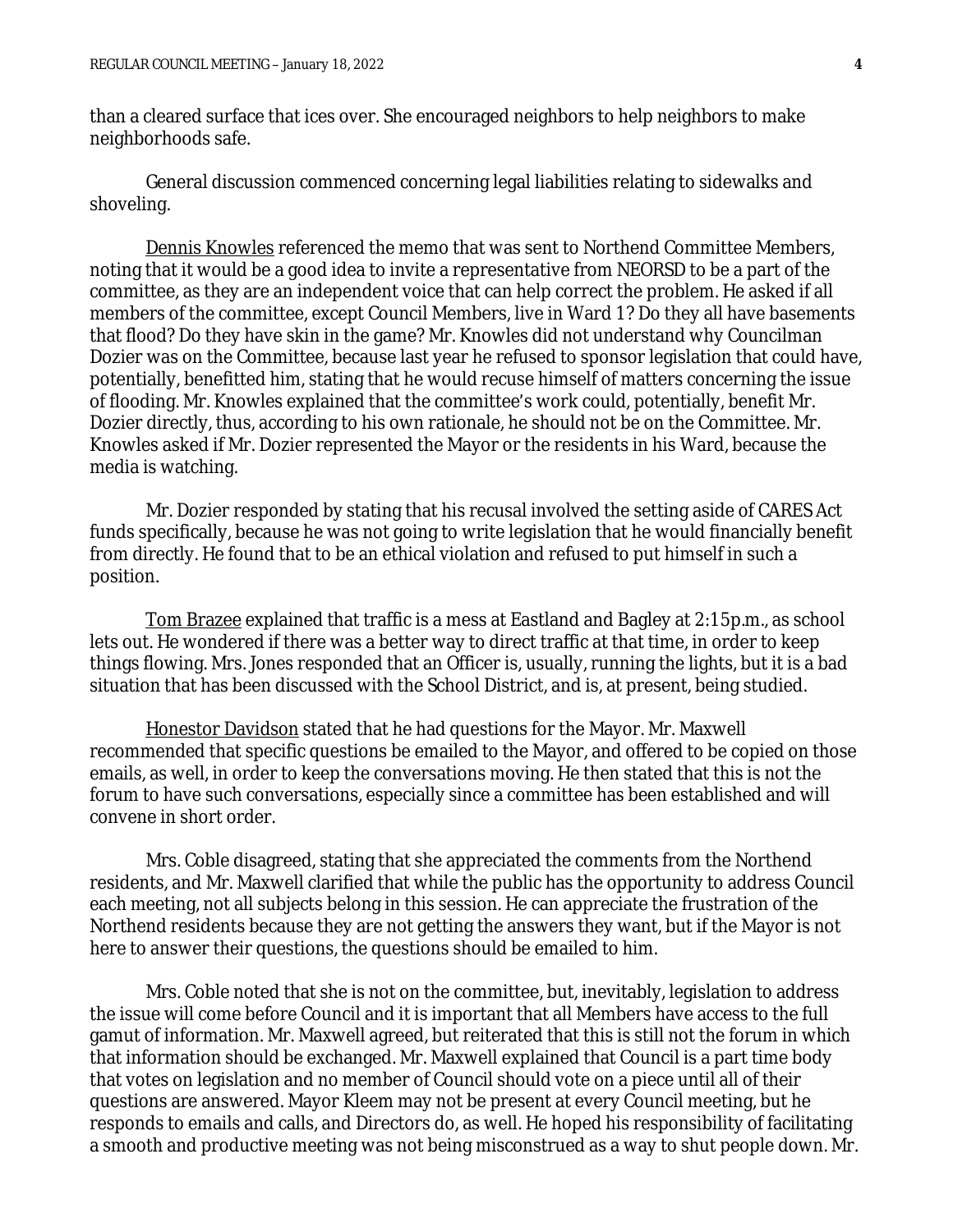Davidson stated that he feels shut down because he is not on the Committee and thus has no way to communicate with them.

Mr. Davidson welcomed the new Members and concluded by stating "Happy MLK Birthday Day!"

Mr. Maxwell stated that if information about the Northend Committee is requested, it will be given, but Mrs. Jaynes said that she never received responses to questions she posed weeks ago. Mrs. Esson stated that she will get the answers to her.

Mrs. Jaynes asked if the Northend meetings will be conducted through Zoom and if the public will have access. Gail Grizzell, a member of the committee and the audience, responded that the meetings will be open to the public.

Mrs. Grizzell asked why Council was here if not to help residents, and Mr. Maxwell clarified that Council does want to help, but the Council floor is simply not the place to discuss every specific issue. Mrs. Grizzell responded that her and her neighbors have been dealing with flooding for a long time, and Council should listen to their complaints and pleas for help.

Marty Lott understood that it is the Council President's job to facilitate movement through the agenda, but he has been dealing with the flooding issue for 20 years, and sometimes has information he wants to convey. While he fully admits he may stumble over some words, he simply asked for a bit of time to be heard. Mr. Maxwell stated that he would take those comments to heart, look at the way he runs meetings and, hopefully, continue to improve. He noted that he does understand the problem and wants to be helpful, and as a member of the committee he will be as helpful as is possible. He shares in their frustration that it has taken so long to put a meeting together, but he can not make that meeting happen. What he can do is try to get answers. He concluded by noting that a meeting should be occurring soon.

# **COUNCIL COMMITTEE REPORTS AND ANNOUNCEMENTS:**

# **Woodvale Union Cemetery Board of Trustees – Jim Maxwell**

Mr. Maxwell explained a bit about Woodvale Cemetery, for the benefit of new Council Members, stating that the cemetery is jointly owned by Middleburg Heights and Berea, and each City appoints a representative to the Board. There is, as well, one at-large Representative. Once a year, the Joint Council convenes to discuss the cemetery and address certain business. Both Cities contribute annually to the cemetery's budget, but the goal is to keep the cemetery profitable, or it becomes the financial responsibility of the Cities. He encouraged anyone with interest to visit the cemetery and meet with the Director, Joe Giaimo.

Mr. Maxwell noted that the Board meets quarterly, and the next meeting is April 6, 2022, should anyone be interested.

Mrs. Brown complemented Mr. Maxwell and the Trustees on their hard work and dedication to Woodvale over many years, and Mr. Maxwell acknowledged how lucky both Cities are to work with Mr. Giaimo.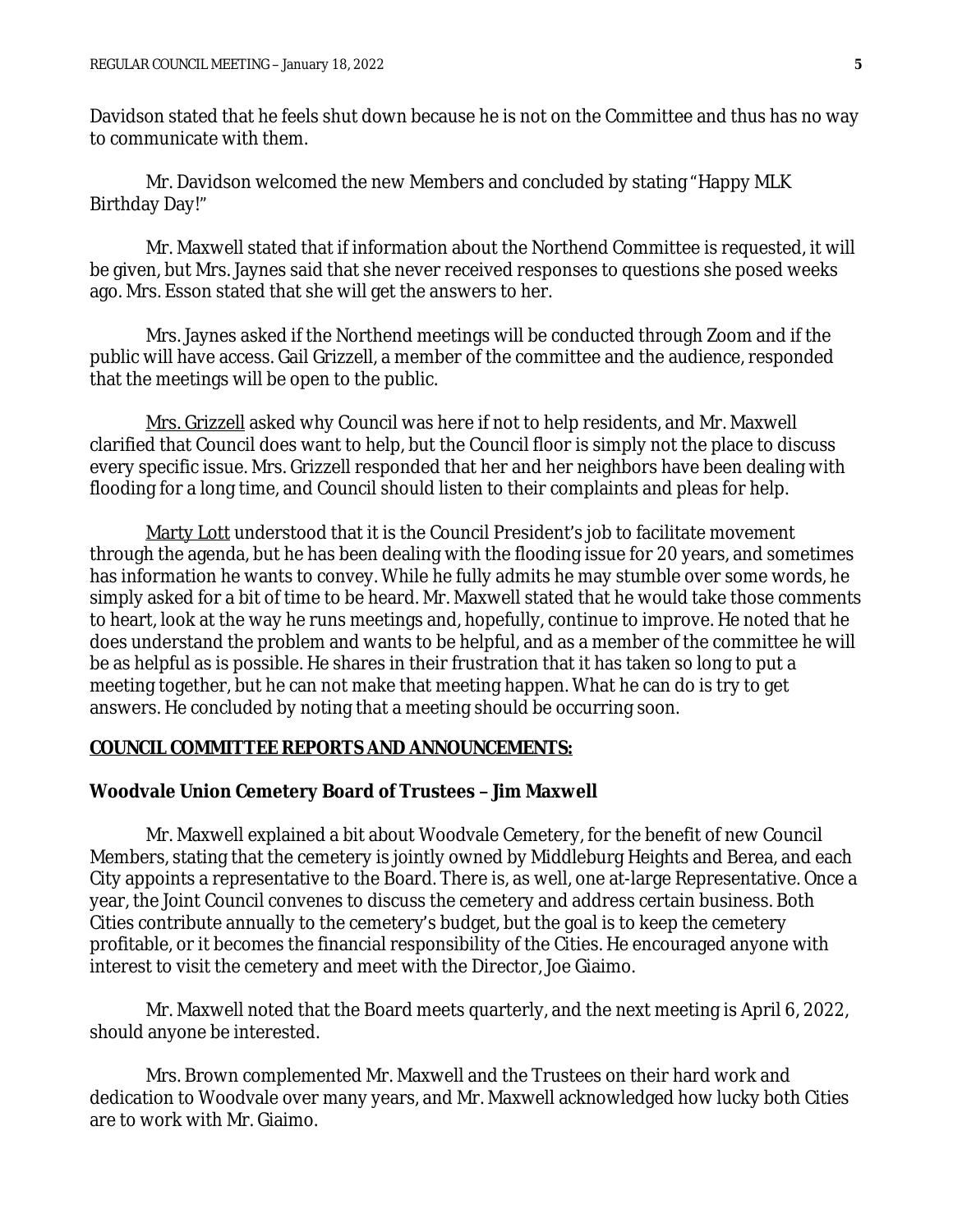Mrs. Coble took this opportunity to thank Mayor Kleem and Rebecca Cate for setting up various Zoom meetings with Department heads so that she and Mrs. Weaver could familiarize themselves with the Administrative Departments.

### **LEGISLATION – THIRD READING:**

# **ORDINANCE NO. 11-18: AN ORDINANCE APPROVING AND RATIFYING A THREE-YEAR COLLECTIVE BARGAINING AGREEMENT BETWEEN THE CITY OF BEREA AND THE BEREA POLICE LIEUTENANTS REPRESENTED BY THE FRATERNAL ORDER OF POLICE, LODGE 15, PURSUANT TO CHAPTER 4117 OF THE OHIO REVISED CODE, AND DECLARING AN EMERGENCY.**

The Clerk read the title of the Ordinance.

Mrs. Jones noted that this is a new bargaining unit, and its first contract is the same as the Sergeants' contract, except when it comes to rank differential, which will stand at 10.5 or 10.5% more than Sergeants.

Moved by Mr. Skoczen, seconded by Mr. Dozier, that Ordinance No. 11-18 be adopted. Vote on the motion was ayes: Brown, Coble, Dozier, McManis, Skoczen, Weaver and Zacharyasz. Nays: None. The motion carried.

### **LEGISLATION – SECOND READING: NONE**

#### **LEGISLATION – FIRST READING:**

# **RESOLUTION NO. 1-1: A RESOLUTION RECOGNIZING JANUARY 17, 2022 AS THE ANNIVERSARY OF THE BIRTH OF DR. MARTIN LUTHER KING, JR., AND HONORING AND REMEMBERING HIS MESSAGE, MOVEMENT AND THE DREAM THAT WE, IN THIS CITY AND COUNTRY, CONTINUE TO TRY AND MAKE A REALITY.**

The Clerk read the Resolution in full.

Moved by Mrs. Brown, seconded by Mr. McManis, that Resolution No. 1-1 be approved. Vote on the motion was ayes: Brown, Coble, Dozier, McManis, Skoczen, Weaver and Zacharyasz. Nays: None. The motion carried.

**ORDINANCE NO. 1-2: AN ORDINANCE PROVIDING FOR THE ISSUANCE AND SALE OF \$7,260,000 OF NOTES, IN ANTICIPATION OF THE ISSUANCE OF BONDS, FOR THE PURPOSE OF PAYING COSTS OF (i) ACQUIRING REAL ESTATE FOR MUNICIPAL FACILITIES, (ii) ACQUIRING PROPERTY TO BE USED FOR VEHICLE MAINTENANCE AND STORAGE FOR THE SERVICE DEPARTMENT, THE FRONT STREET RAILGRADE SEPARATION PROJECT AND OTHER MUNICIPAL PROJECTS, (iii) RESURFACING CERTAIN CITY STREETS TO BE APPROVED BY COUNCIL, (iv) CONSTRUCTING IMPROVEMENTS AT COE LAKE, INCLUDING AN AMPHITHEATER AND POOL SHELTER, (v) RESURFACING CERTAIN CITY STREETS TO BE APPROVED BY COUNCIL (THE 2016 STREET PROGRAM) AND TO PAY COSTS OF RECONSTRUCTING STREETS, INCLUDING IN THE BLUEGRASS DEVELOPMENT AREA, (vi) RESURFACING CERTAIN CITY STREETS TO BE APPROVED BY COUNCIL (THE 2017 STREET PROGRAM) AND TO PAY COSTS OF RECONSTRUCTING A PORTION OF NORTH ROCKY**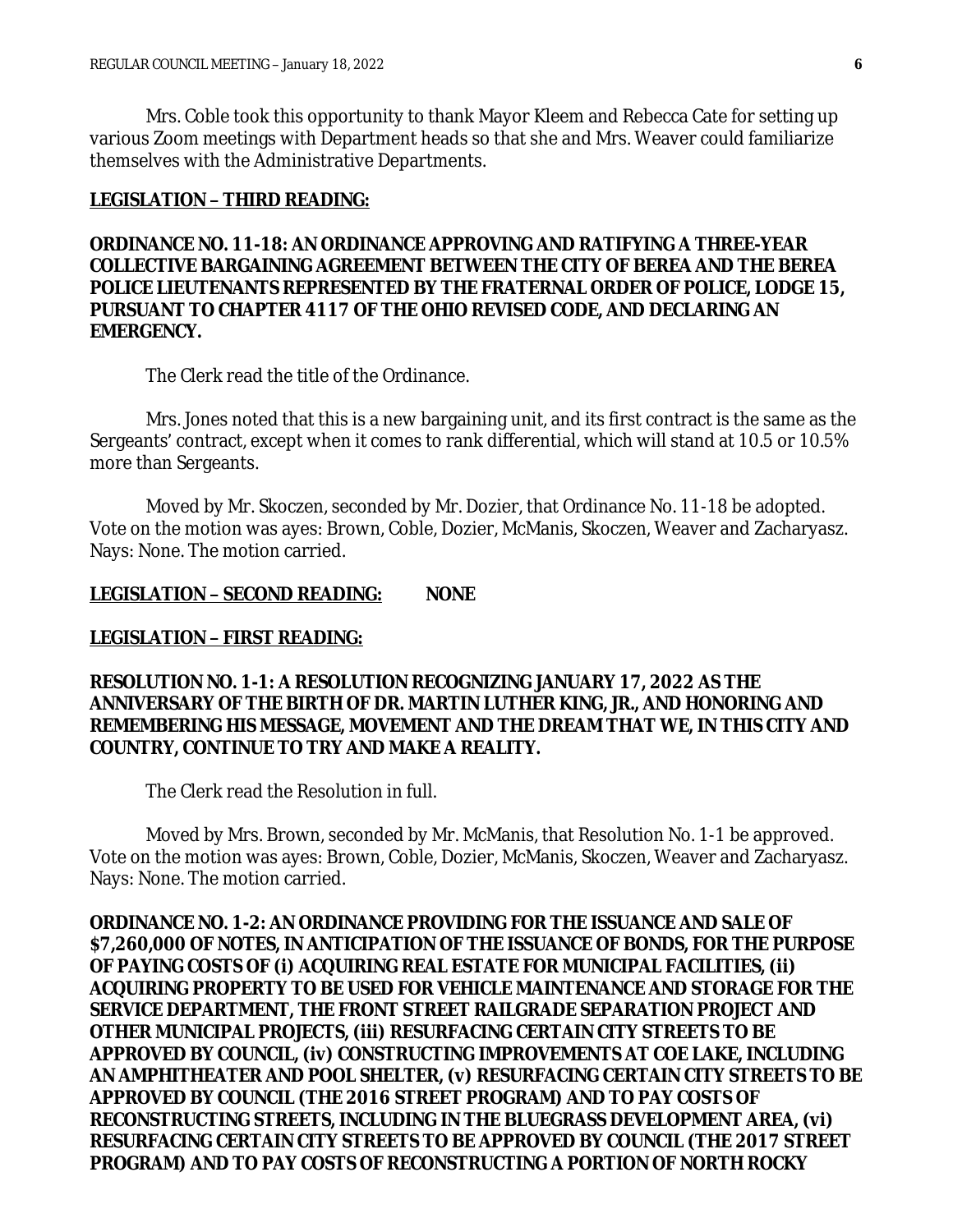### **RIVER DRIVE AND JANANNA, VIVIAN AND KAYE DRIVES AND (vii) MAKING IMPROVEMENTS TO THE CITY'S WATER PLANT, INCLUDING REPLACING A PORTION OF THE FILTRATION SYSTEM, AND DECLARING AN EMERGENCY.**

The Clerk read the title of the Ordinance. The Fiscal Officer's Certificate is on file in the Clerk's Office.

Mrs. Morris stated that the City has a watchful eye on interest rates, but as it stands, Note rates are much better than long-term bonds. Should something shift, the Administration may decide to call Notes early and do a bond issue.

General discussion commenced concerning bond maturity and Mrs. Morris added that once maturity is reached, the Note can not continue to be rolled.

Mr. Maxwell noted that municipal accounting is different than business accounting, as he has learned, and encouraged Council Members to reach out to Directors with specific questions.

Proposed Ordinance No. 1-2 stands on first reading.

### **REPORT AND COMMENTS BY THE PRESIDENT OF COUNCIL**

Mr. Maxwell acknowledged that he tweaked the public forum format, and encouraged those who address Council to provide contact information if a response is desired.

Mr. Maxwell encouraged Members to address specific resident complaints with Directors outside of a Council meeting, and to bring up City-wide resident concerns on the floor of Council. The reason for this is simply a more rapid response time.

Mr. Maxwell reminded Council Members that the virtual meeting legislation that was adopted last month will take effect January 20, 2022. He noted that he had asked some Council Members to think about rules for such an allowance, as are required in the Ordinance. Mr. Maxwell distributed his rules and ideas to all Council Members for their consideration, noting that the group must reach a consensus and implement these rules before virtual attendance will, in extreme circumstances, be allowed.

#### **REPORTS AND COMMENTS BY THE MEMBERS OF COUNCIL**

Mrs. Brown stated that she is excited to be back on Council, welcomed new Members and noted that the Directors and their support staffs are great to work with and always willing to help. She asked how issues should be communicated to the Administration.

Mr. Maxwell replied that he takes an issue straight to the Director, but if someone is unsure where it should go, copy the Clerk and she will forward the concern to the correct department.

Mrs. Brown asked about Council Committee Meetings, and Mr. Maxwell stated that he hopes to reinstitute the policy of using Council Work Sessions, which occur the second Mondays of each month, for Committee meetings, since Members are already mentally committed to being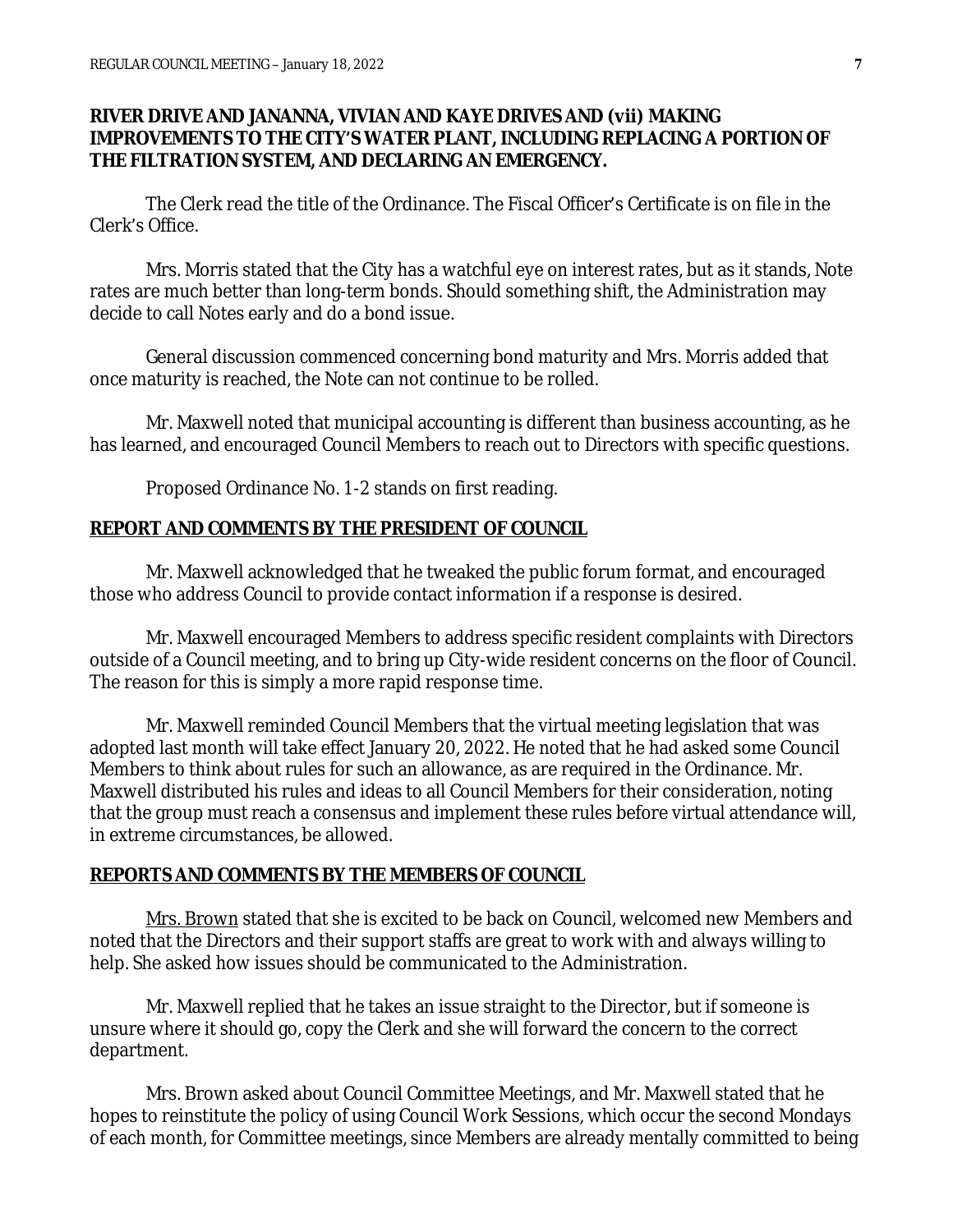available at those times. He added that Council Members who are not on a Committee are still welcome to attend Committee meetings.

Mrs. Coble wondered who to contact if a resident concern involves different Departments, and also parking over the sidewalks. Mr. Maxwell stated that the latter should be called in to Dispatch while occurring, so an Officer can go out and respond while the violation is taking place. If it is a recurring issue, let Mrs. Jones know.

Mr. Dozier had no report.

Mr. McManis congratulated the new Council Members and looked forward to a productive year of working side by side.

Mr. Skoczen reminded residents to check on neighbors, especially during times of extreme temperature shifts. He then wished everyone a Happy and Healthy New Year, welcoming back Mrs. Brown and welcoming in Mrs. Weaver and Mrs. Coble. He encouraged them to reach out with any and all questions they may have, because everyone is willing and ready to help.

Mr. Skoczen next inquired about the possibility of arranging a tour of the Water Plant for all Council Members, especially since Council will soon be considering spending a lot of money on a new tank. Mrs. Jones stated that so long as the tour is for educational purposes and does not include deliberation, it would not be considered a public meeting. Mr. Armagno added that he will speak to the Water Plant staff and find a way to accommodate such a request.

Mrs. Weaver said she looks forward to serving with Council Members and for the City of Berea. She encouraged residents to reach out to her and wished everyone a Happy New Year!

Mr. Zacharyasz wished everyone a Happy New Year and welcomed the new Council.

Mr. Zacharyasz then expressed his deepest condolences to the family of Shane Bartek, a 2015 Berea High School Graduate and Cleveland Police Officer, who was killed in a car-jacking over the holidays. Mr. Zacharyasz noted that, after reaching out to the family, his business put out a memorial shirt, and over 3,100 have been ordered! The response has been overwhelming, and Officer Bartek was certainly so very loved! Proceeds from the shirts are going to the family, and he thanked the boys on Officer Bartek's soccer team, as well as several of their Moms, for helping get the shirts printed, sorted and packaged, and informed those waiting for their purchases that orders are on their way.

#### **CORRESPONDENCE**

The December 16, 2021 – January 13, 2022 Correspondence is available in the Clerk's office.

### **OTHER BUSINESS:**

Mrs. Esson reminded Council Members about conflict of interest, financial disclosure and other relevant forms that must be completed. She then thanked Natalie Guzzo in Berea